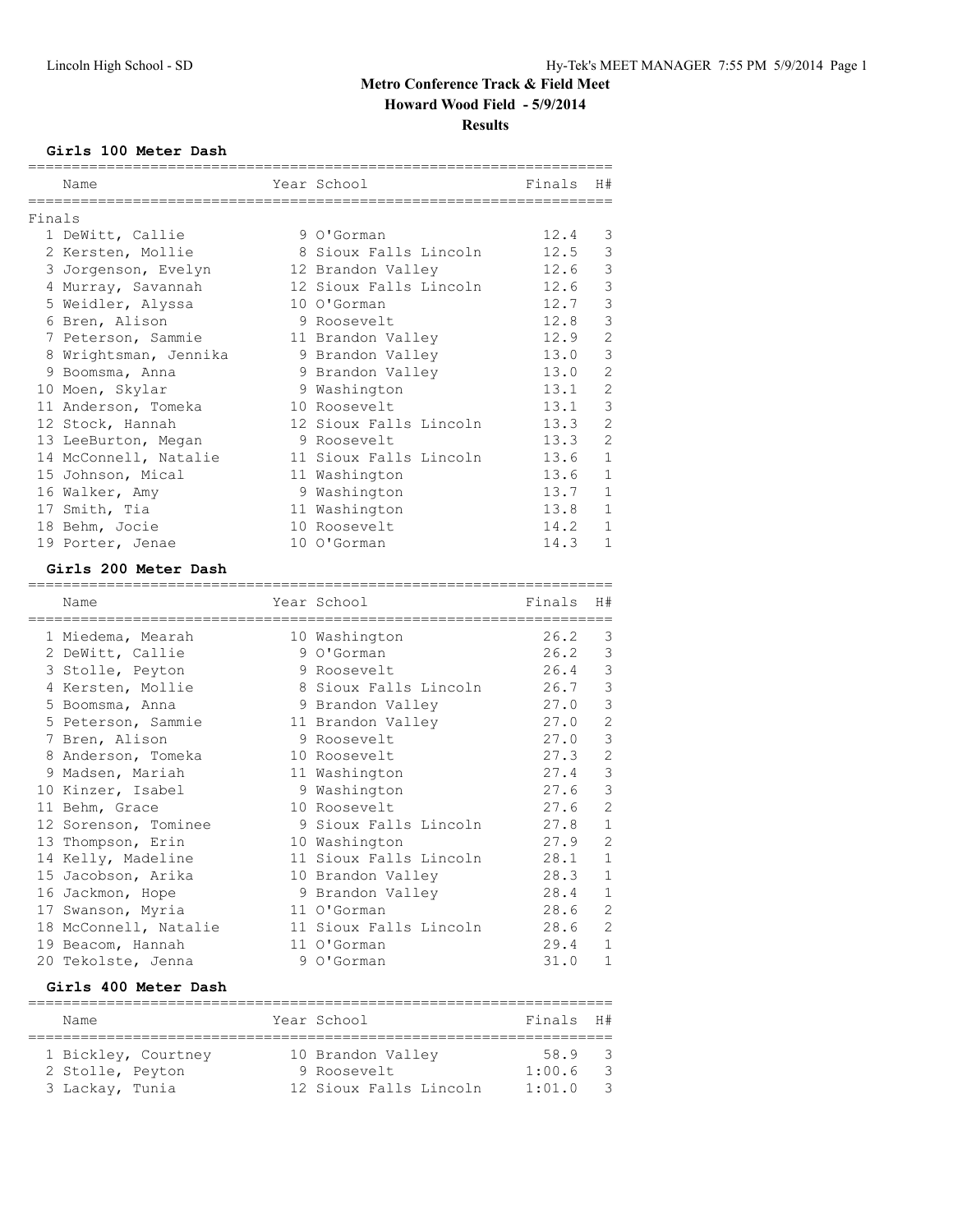## **....Girls 400 Meter Dash**

| 4 Thompson, Erin       | 10 Washington          | 1:01.8 | 3            |
|------------------------|------------------------|--------|--------------|
| 5 Warwick, Jenna       | 11 Washington          | 1:02.5 | 3            |
| 6 Wheeler, Amanda      | 9 Washington           | 1:04.1 | 3            |
| 7 Jackmon, Hope        | 9 Brandon Valley       | 1:04.2 | 2            |
| 8 Auen, Alisha         | 10 Sioux Falls Lincoln | 1:04.4 | 3            |
| 9 Kelly, Madeline      | 11 Sioux Falls Lincoln | 1:05.4 | 2            |
| 10 Randall, Halle      | 11 Washington          | 1:06.2 | 2            |
| 11 Weidenbach, Allison | 10 Roosevelt           | 1:06.9 | 1            |
| 12 Jensen, Madelyn     | 9 Brandon Valley       | 1:07.5 | $\mathbf{1}$ |
| 13 Class, Marissa      | 10 Roosevelt           | 1:07.8 | 2            |
| 14 Beacom, Hannah      | 11 O'Gorman            | 1:08.0 | 1            |
| 15 Tekolste, Jenna     | 9 O'Gorman             | 1:10.4 | 2            |
| 16 Murtha, Taylor      | 12 Brandon Valley      | 1:10.7 | 1            |
| 17 Porter, Jenae       | 10 O'Gorman            | 1:11.4 | $\mathbf{1}$ |

## **Girls 800 Meter Run**

| Name               | Year School            | Finals |
|--------------------|------------------------|--------|
| 1 DeVos, Brooke    | 11 Roosevelt           | 2:18.5 |
| 2 Kearney, Kelsi   | 9 Washington           | 2:24.3 |
| 3 Hein, Kiana      | 12 Roosevelt           | 2:27.3 |
| 4 Presler, Sarah   | 9 Brandon Valley       | 2:29.7 |
| 5 Bird, Shaylynn   | 11 Sioux Falls Lincoln | 2:32.6 |
| 6 Wells, Lauren    | 7 Brandon Valley       | 2:35.8 |
| 7 Embry, Baylie    | 9 Sioux Falls Lincoln  | 2:37.6 |
| 8 Fehrs, Morgan    | 11 Sioux Falls Lincoln | 2:39.4 |
| 9 Prouse, Anne     | 12 O'Gorman            | 2:41.0 |
| 10 Houwman, Emma   | 7 O'Gorman             | 2:41.3 |
| 11 Birath, Jaidon  | 10 Brandon Valley      | 2:42.1 |
| 12 Bailey, Jacey   | 10 Roosevelt           | 2:44.4 |
| 13 Severson, Haley | 11 Washington          | 2:45.0 |

#### **Girls 1600 Meter Run**

| Name                | Year School            | Finals |
|---------------------|------------------------|--------|
| 1 Kearney, Kelsi    | 9 Washington           | 5:21.0 |
| 2 Waterfall, Haylee | 8 Brandon Valley       | 5:33.1 |
| 3 Werner, Kylie     | 9 Roosevelt            | 5:35.3 |
| 4 Bird, Shaylynn    | 11 Sioux Falls Lincoln | 5:35.6 |
| 5 Wells, Lauren     | 7 Brandon Valley       | 5:41.5 |
| 6 Bierwagen, Alyssa | 9 Roosevelt            | 5:45.3 |
| 7 Ketcham, Jessalyn | 9 Roosevelt            | 5:55.8 |
| 8 Larsen, Lily      | 9 Washington           | 6:02.4 |
| 9 Fischer, Regina   | 10 O'Gorman            | 6:06.8 |
| 10 Hanna, Abbi      | 9 Brandon Valley       | 6:08.0 |
| 11 Birath, Jaidon   | 10 Brandon Valley      | 6:10.1 |
| 12 Stoick, Casandra | 11 Washington          | 6:15.7 |
| 13 Lindner, Bergen  | 7 O'Gorman             | 6:49.0 |

================================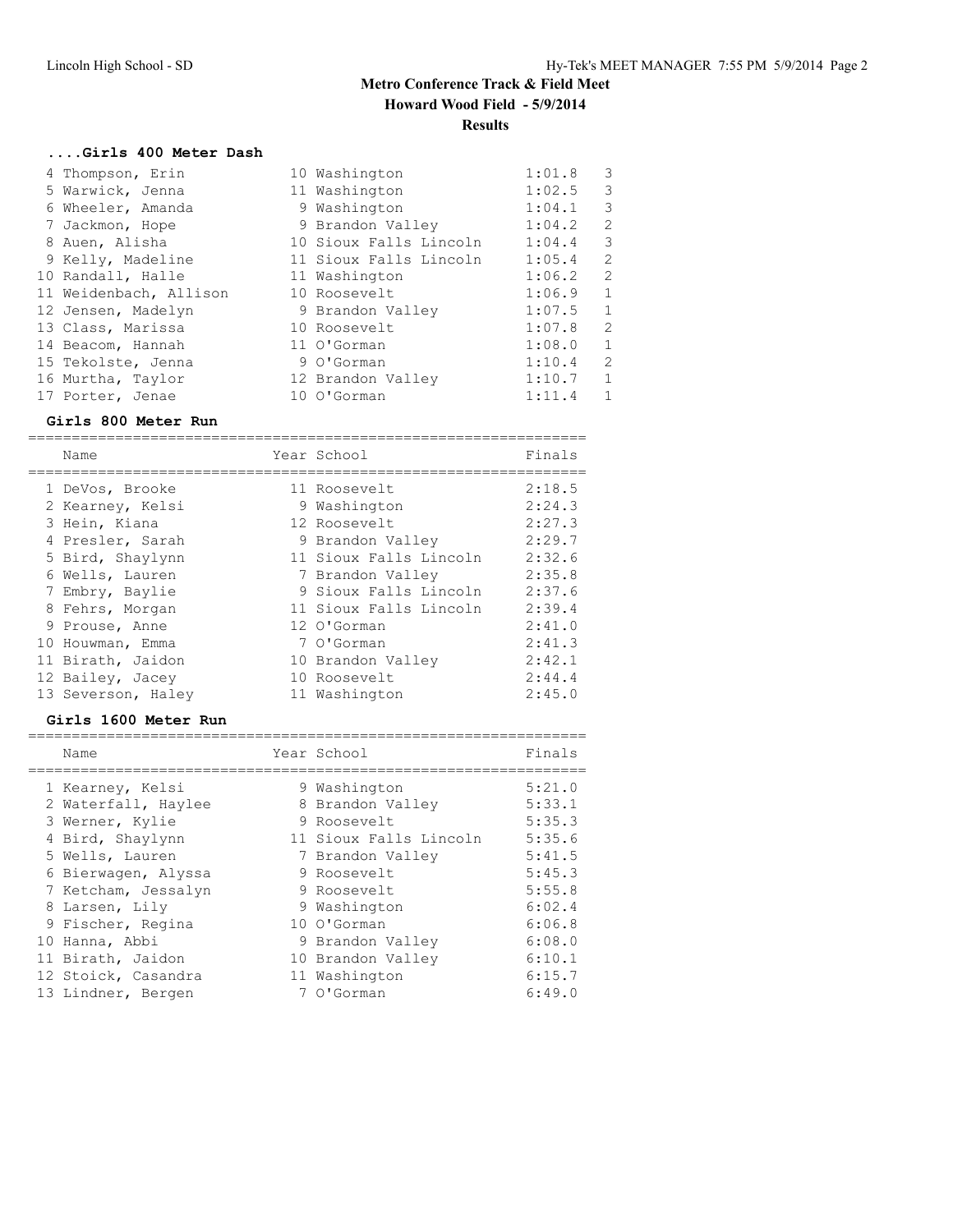## **Girls 3200 Meter Run**

| Name                | Year School            | Finals  |
|---------------------|------------------------|---------|
| 1 Klatt, Courtney   | 8 Brandon Valley       | 11:44.0 |
| 2 Kelly, Mollie     | 8 Sioux Falls Lincoln  | 12:04.1 |
| 3 Kray, Carlie      | 8 Washington           | 12:06.7 |
| 4 Fischer, Kaitlyn  | 9 Washington           | 12:29.8 |
| 5 Bierwagen, Alyssa | 9 Roosevelt            | 12:39.6 |
| 6 Rodman, Cassidy   | 10 Washington          | 12:44.5 |
| 7 Dow, Sara         | 11 Sioux Falls Lincoln | 12:58.0 |
| 8 Pearson, Bethany  | 11 Roosevelt           | 13:00.4 |
| 9 Sweeter, Sydney   | 10 Sioux Falls Lincoln | 13:16.1 |
| 10 Tolk, Kayli      | 11 Washington          | 13:21.9 |

#### **Girls 100 Meter Hurdles**

|   | Name                   | Year School            | Finals | H#             |
|---|------------------------|------------------------|--------|----------------|
|   | 1 Moos, Valerie        | 12 Roosevelt           | 15.4   | 3              |
|   | 2 Miedema, Mearah      | 10 Washington          | 15.5   | 3              |
|   | 3 Koehn, Becca         | 9 Brandon Valley       | 15.6   | 3              |
|   | 4 Teslow, Julie        | 10 Sioux Falls Lincoln | 15.7   | 3              |
|   | 5 Durland, Hayley      | 11 Washington          | 16.0   | 3              |
| 6 | Murray, Savannah       | 12 Sioux Falls Lincoln | 16.1   | 3              |
|   | 7 Anderson, Alex       | 10 O'Gorman            | 16.6   | $\overline{2}$ |
| 8 | Green, Lauren          | 9 Washington           | 16.7   | $\overline{2}$ |
|   | 9 Boomsma, Anna        | 9 Brandon Valley       | 16.9   | 3              |
|   | 10 Heier, Ryley        | 8 Sioux Falls Lincoln  | 17.2   | $\overline{2}$ |
|   | 11 Jacobson, Arika     | 10 Brandon Valley      | 17.4   | $\overline{2}$ |
|   | 12 Kreber, Kendyl      | 9 O'Gorman             | 17.6   | $\overline{2}$ |
|   | 13 Clemen, Nicole      | 12 O'Gorman            | 17.8   | $\mathbf{1}$   |
|   | 14 Sperlich, Sam       | 11 Brandon Valley      | 18.0   | 1              |
|   | 15 Hopkins, Amber      | 11 Roosevelt           | 18.5   | 1              |
|   | 16 Chamberlain, Kaedyn | 9 Roosevelt            | 19.2   | $\mathbf{1}$   |

#### **Girls 300 Meter Hurdles**

| Name               | Year School            | Finals | H#             |
|--------------------|------------------------|--------|----------------|
| 1 Moos, Valerie    | 12 Roosevelt           | 46.1   | 2              |
| 2 Durland, Hayley  | 11 Washington          | 48.5   | 2              |
| 3 Jacobson, Arika  | 10 Brandon Valley      | 48.8   | 2              |
| 4 Miedema, Mearah  | 10 Washington          | 49.3   | 2              |
| 5 Green, Lauren    | 9 Washington           | 49.5   | 2              |
| 6 Heier, Ryley     | 8 Sioux Falls Lincoln  | 49.9   | $\overline{2}$ |
| 7 Anderson, Alex   | 10 O'Gorman            | 51.5   | $\mathbf{1}$   |
| 8 Sperlich, Sam    | 11 Brandon Valley      | 52.1   | $\mathbf{1}$   |
| 9 Koehn, Becca     | 9 Brandon Valley       | 52.3   | 1              |
| 10 Kreber, Kendyl  | 9 O'Gorman             | 53.0   | 2              |
| 11 Hohman, Carly   | 12 Sioux Falls Lincoln | 53.2   | 2              |
| 12 Mashlan, Morgan | 9 Brandon Valley       | 54.3   | $\mathbf{1}$   |
| 13 Hopkins, Amber  | 11 Roosevelt           | 58.6   | 1              |
| 14 Sachek, Mariya  | 11 Roosevelt           | 1:01.7 | $\mathbf{1}$   |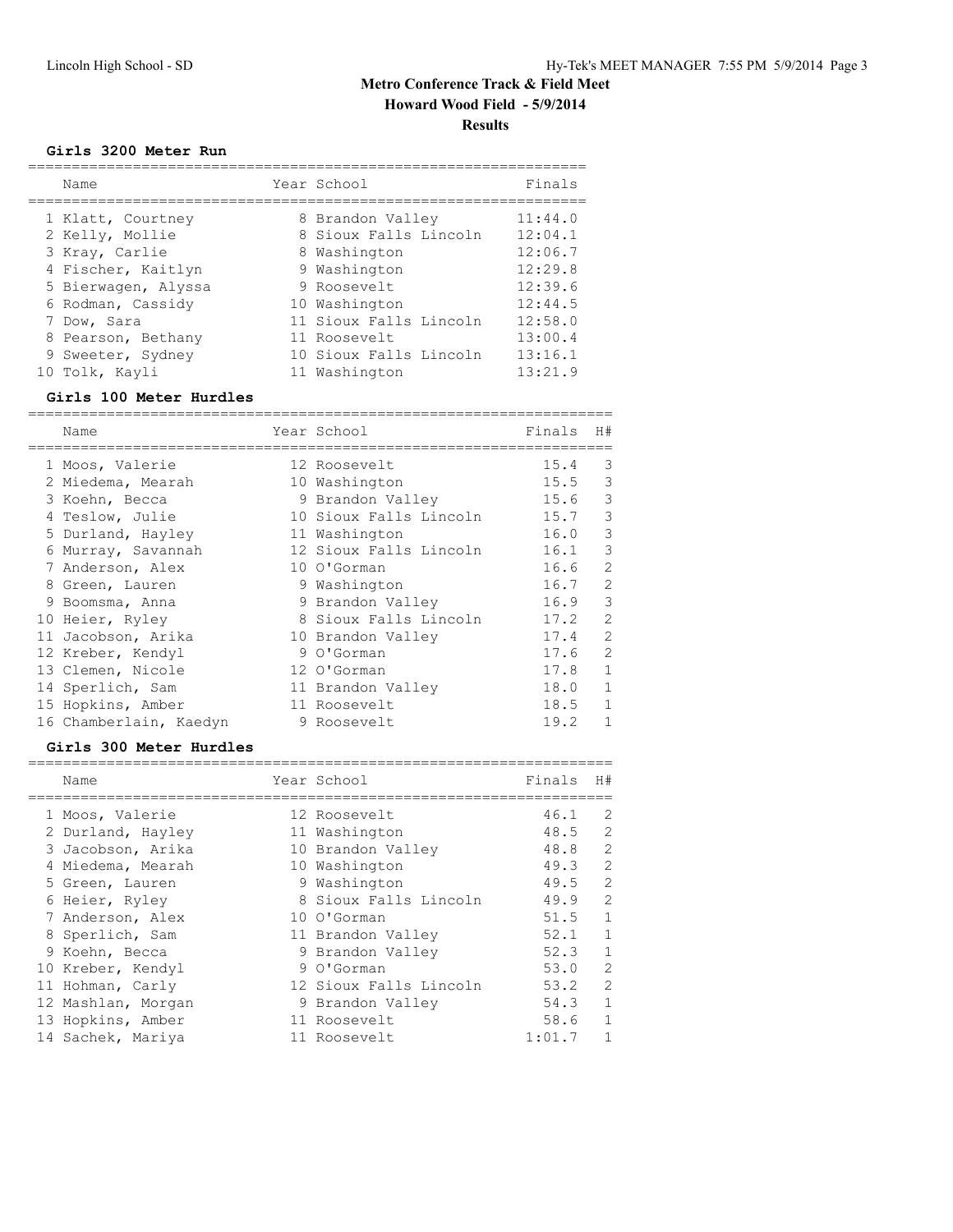## **Girls 4x100 Meter Relay**

| School                                                                      | Finals                                             |
|-----------------------------------------------------------------------------|----------------------------------------------------|
| 1 Sioux Falls O'Gorman 'A'<br>1) Swanson, Myria 11<br>3) Weidler, Alyssa 10 | 51.0<br>2) Bilal, Gozeila 9<br>4) DeWitt, Callie 9 |
| 2 Sioux Falls Lincoln 'A'                                                   | 51.2                                               |
| 3 Brandon Valley 'A'                                                        | 51.7                                               |
| 4 Sioux Falls Roosevelt, 'A'                                                | 52.5                                               |
| 5 Sioux Falls Washington<br>$\mathsf{Z}$                                    | 57.1                                               |

## **Girls 4x200 Meter Relay**

| School                                     | Finals                            |
|--------------------------------------------|-----------------------------------|
| 1 Brandon Valley 'A'<br>1) Tingle, Tanya 9 | 1:46.5<br>2) Jorgenson, Evelyn 12 |
| 3) Tingle, Tiara 12                        | 4) Bickley, Courtney 10           |
| 2 Sioux Falls Washington 'A'               | 1:47.0                            |
| 3 Sioux Falls Lincoln 'A'                  | 1:47.7                            |
| 4 Sioux Falls Roosevelt<br><b>I</b> A      | 1:53.3                            |
| 5 Sioux Falls O'Gorman 'A'                 | 1:54.4                            |

#### **Girls 4x400 Meter Relay**

| School                       | Finals                  |
|------------------------------|-------------------------|
| 1 Brandon Valley 'A'         | 4:01.4                  |
| 1) Tingle, Tanya 9           | 2) Tingle, Tiara 12     |
| 3) Hendrick, Hannah 8        | 4) Bickley, Courtney 10 |
| 2 Sioux Falls Washington 'A' | 4:08.0                  |
| 3 Sioux Falls Lincoln 'A'    | 4:08.2                  |
| 4 Sioux Falls Roosevelt. 'A' | 4:19.2                  |
| 5 Sioux Falls O'Gorman 'A'   | 4:25.5                  |

#### **Girls 4x800 Meter Relay**

| School                                      | Finals                        |
|---------------------------------------------|-------------------------------|
| 1 Brandon Valley 'A'<br>1) Presler, Sarah 9 | 9:51.5<br>2) Kocer, Dannika 7 |
| 3) Klatt, Courtney 8                        | 4) Waterfall, Haylee 8        |
| 2 Sioux Falls Lincoln 'A'                   | 9:56.8                        |
| 3 Sioux Falls Washington 'A'                | 10:19.2                       |
| 4 Sioux Falls Roosevelt. 'A'                | 10:23.4                       |
| 5 Sioux Falls O'Gorman 'A'                  | 10:50.2                       |
|                                             |                               |

## **Girls 1600 Sprint Medley**

| School                                                                                                   | Finals                                                            |
|----------------------------------------------------------------------------------------------------------|-------------------------------------------------------------------|
| 1 Brandon Valley 'A'<br>1) Jorgenson, Evelyn 12<br>3) Wrightsman, Jennika 9<br>2 Sioux Falls Lincoln 'A' | 4:23.8<br>2) Peterson, Sammie 11<br>4) Kocer, Dannika 7<br>4:28.6 |
| 3 Sioux Falls O'Gorman 'A'                                                                               | 4:29.9                                                            |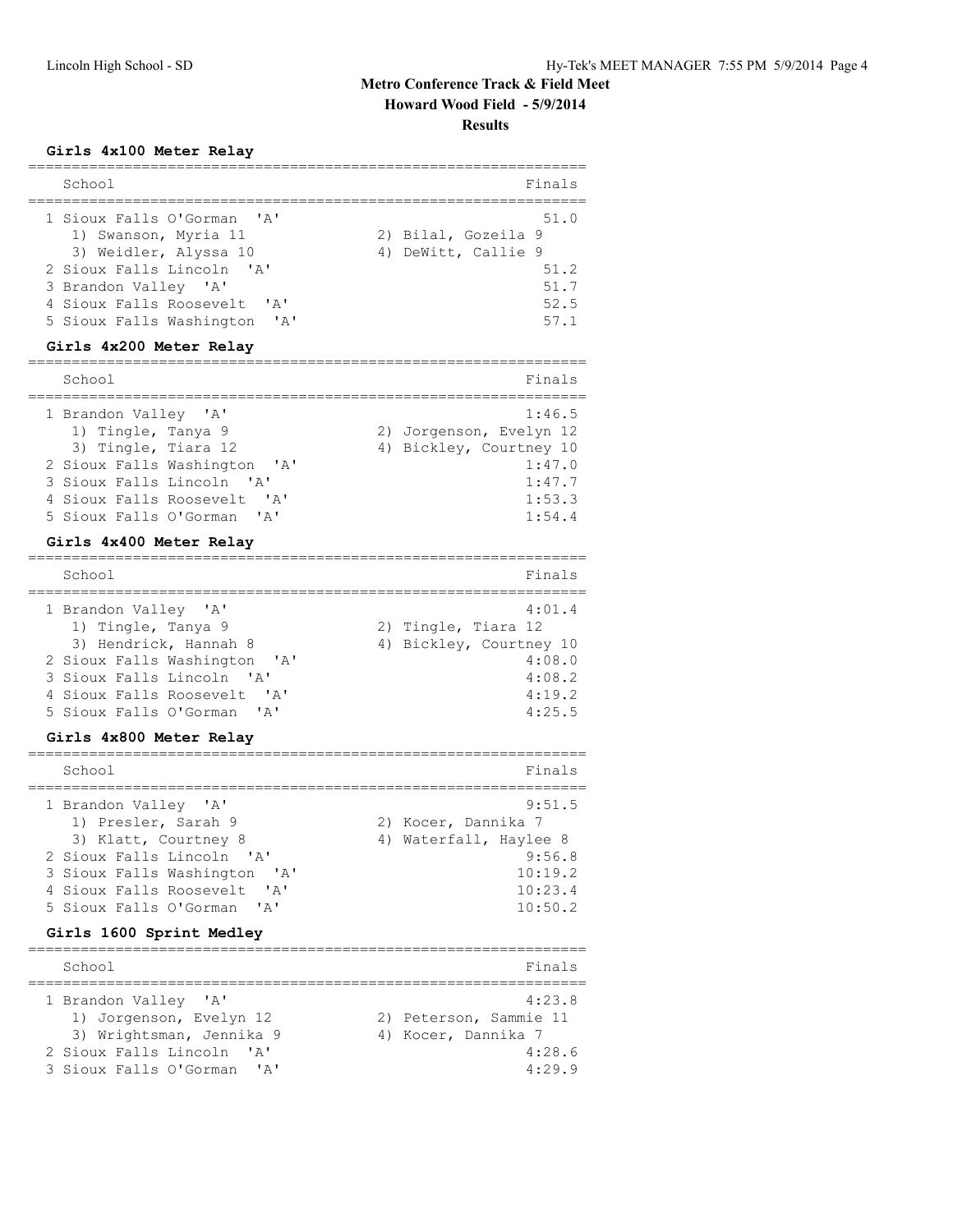# **....Girls 1600 Sprint Medley**

|  | 4 Sioux Falls Washington 'A' |  | 4:31.8 |
|--|------------------------------|--|--------|
|  | 5 Sioux Falls Roosevelt 'A'  |  | 4:42.4 |

## **Girls High Jump**

|    | Name               | Year School            | Finals       |
|----|--------------------|------------------------|--------------|
|    | 1 Quinlivan, Sarah | 12 Sioux Falls Lincoln | $5 - 02.00$  |
|    | 2 Waltjer, Madisyn | 10 Roosevelt           | $J5 - 02.00$ |
|    | 3 Goodhope, Anna   | 10 Washington          | $4 - 10.00$  |
|    | 4 Paauw, Hannah    | 10 Brandon Valley      | $J4 - 10.00$ |
|    | 5 Bain, Morgan     | 9 O'Gorman             | $4 - 08.00$  |
|    | 6 Burch, Eden      | 11 Brandon Valley      | $4 - 06.00$  |
|    | 6 Larson, Emma     | 12 Brandon Valley      | $4 - 06.00$  |
|    | 6 Westcott, Ashley | 11 Brandon Valley      | $4 - 06.00$  |
|    | 6 Rausch, Tiana    | 9 O'Gorman             | $4 - 06.00$  |
|    | 10 Anderson, Alex  | 10 O'Gorman            | $4 - 04.00$  |
|    | 10 Kolb, Elizabeth | 7 O'Gorman             | $4 - 04.00$  |
|    | 10 Szabo, Anezka   | 9 Sioux Falls Lincoln  | $4 - 04.00$  |
| 10 | Rupp, Delaney      | 9 Roosevelt            | $4 - 04.00$  |
|    | 10 Lima, Stephanie | 11 Roosevelt           | $4 - 04.00$  |

#### **Girls Pole Vault**

| Gilia fote vautu    |                        |              |
|---------------------|------------------------|--------------|
| Name                | Year School            | Finals       |
| 1 Murray, Hailey    | 11 Brandon Valley      | $10 - 00.00$ |
| 2 Hendrick, Hannah  | 8 Brandon Valley       | $8 - 06.00$  |
| 3 Murray, Hannah    | 12 Brandon Valley      | $J8 - 06.00$ |
| 4 Doan, Jocelyn     | 11 Roosevelt           | $8 - 00.00$  |
| 5 Patel, Aditi      | 10 Sioux Falls Lincoln | $6 - 06.00$  |
| 5 Runia, Caitlynn   | 9 Brandon Valley       | $6 - 06.00$  |
| 7 Clemen, Nicole    | 12 O'Gorman            | $J6 - 06.00$ |
| 8 Rausch, Tiana     | 9 O'Gorman             | $J6 - 06.00$ |
| 9 Southern, Destiny | 11 Roosevelt           | $5 - 06.00$  |

## **Girls Long Jump**

| Name                | Year School            | Finals       |
|---------------------|------------------------|--------------|
| 1 DeWitt, Callie    | 9 O'Gorman             | $17 - 01.50$ |
| 2 Weidler, Alyssa   | 10 O'Gorman            | $16 - 05.25$ |
| 3 Terveer, Emma     | 9 Brandon Valley       | $16 - 01.75$ |
| 4 Nieman, Hannah    | 12 Washington          | $15 - 10.50$ |
| 5 Metz, Sarah       | 12 Sioux Falls Lincoln | $15 - 05.50$ |
| 6 Kreber, Kendyl    | 9 O'Gorman             | $15 - 02.50$ |
| 7 Anderson, Alex    | 10 O'Gorman            | $15 - 01.25$ |
| 8 Quinlivan, Sarah  | 12 Sioux Falls Lincoln | $14 - 10.25$ |
| 9 Zajicek, Elsie    | 9 Brandon Valley       | $14 - 07.75$ |
| 10 Edwards, Jessica | 12 Brandon Valley      | $14 - 05.25$ |
| 11 Larson, Emma     | 12 Brandon Valley      | $14 - 05.00$ |
| 12 Richardson, Bre  | 9 Washington           | $14 - 04.50$ |
| 12 Mohr, Michaela   | 8 Sioux Falls Lincoln  | $14 - 04.50$ |
| 14 Holcomb, Elise   | 9 Roosevelt            | $14 - 02.50$ |
| 15 Buckley, Ariel   | 9 Washington           | $13 - 11.00$ |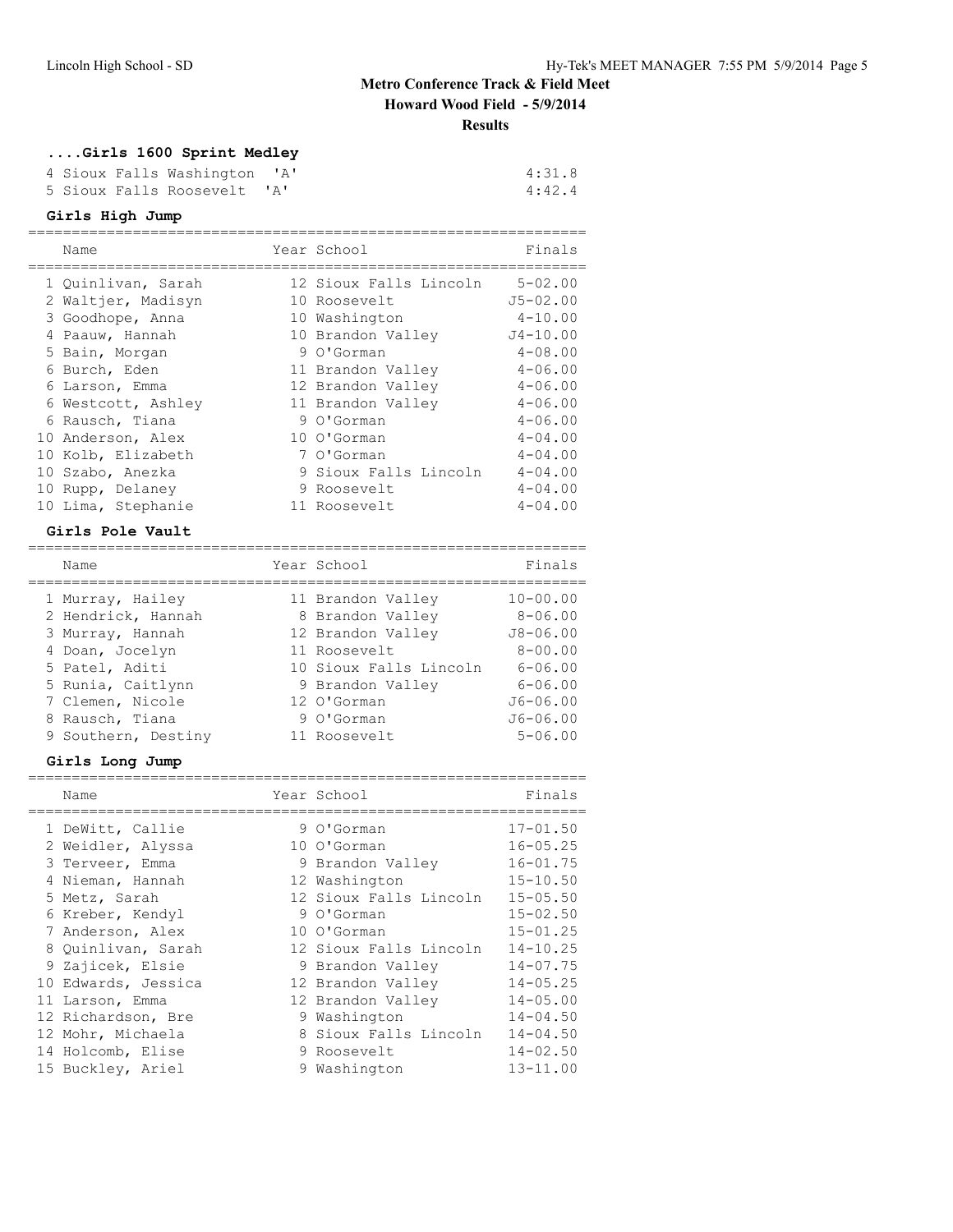10 Roosevelt 13-05.00

# **....Girls Long Jump**

| 16 Weeks,<br>Erica |  |
|--------------------|--|
|--------------------|--|

| Girls Triple Jump                     |                                             |                              |
|---------------------------------------|---------------------------------------------|------------------------------|
| Name                                  | Year School<br>=======================      | Finals                       |
| 1 Tingle, Tiara<br>2 Quinlivan, Sarah | 12 Brandon Valley<br>12 Sioux Falls Lincoln | $35 - 08.25$<br>$34 - 00.25$ |
| 3 Geddes, Alex                        | 11 Sioux Falls Lincoln                      | $33 - 04.00$                 |
| 4 Heier, Ryley                        | 8 Sioux Falls Lincoln                       | $32 - 07.50$                 |
| 5 Buckley, Ariel                      | 9 Washington                                | $J32 - 07.50$                |
| 6 Terveer, Emma                       | 9 Brandon Valley                            | $32 - 02.50$                 |
| 7 Zajicek, Elsie                      | 9 Brandon Valley                            | $31 - 11.50$                 |
| 8 Richardson, Bre                     | 9 Washington                                | $31 - 04.25$                 |
| 9 Kliewer, Peyton                     | 11 Sioux Falls Lincoln                      | $31 - 03.25$                 |
| 10 Visker, Jade                       | 10 Washington                               | $31 - 01.00$                 |
| 11 Weeks, Erica                       | 10 Roosevelt                                | $29 - 07.50$                 |
| 12 Edwards, Jessica                   | 12 Brandon Valley                           | $29 - 07.25$                 |
| 13 Tekolste, Jenna                    | 9 O'Gorman                                  | $28 - 08.50$                 |
| 14 Holcomb, Elise                     | 9 Roosevelt                                 | $28 - 02.75$                 |
| Girls Shot Put                        |                                             |                              |
| Name                                  | Year School                                 | Finals                       |
| $1$ Morrore, Marshands                | $\frac{10}{10}$ Mookington (10.05 FO)       |                              |

| 1 Mayer, Michaela     | 12 Washington          | $43 - 05.50$ |
|-----------------------|------------------------|--------------|
| 2 Arrington, Sydney   | 10 Washington          | $37 - 06.50$ |
| 3 VanVeldhuizen, Izzy | 10 Sioux Falls Lincoln | $36 - 03.50$ |
| 4 Hertz, Emma         | 10 O'Gorman            | $36 - 01.75$ |
| 5 Mieras, Jessica     | 11 O'Gorman            | $34 - 03.00$ |
| 6 Clauson, Rosemarie  | 11 Sioux Falls Lincoln | $31 - 11.00$ |
| 7 Jasper, Lilli       | 11 Brandon Valley      | $31 - 06.25$ |
| 8 Lynn, Kassandra     | 9 Washington           | $31 - 02.50$ |
| 9 Ortiz, Laura        | 10 Roosevelt           | $29 - 06.50$ |
| 10 Grage, Briana      | 12 Brandon Valley      | $29 - 05.75$ |
| 11 Wilson, Tess       | 10 O'Gorman            | $29 - 05.00$ |
| 12 West, Samantha     | 11 O'Gorman            | $29 - 03.25$ |
| 13 Bindert, Becca     | 9 Sioux Falls Lincoln  | $29 - 01.75$ |
| 14 Lembcke, Katie     | 11 Roosevelt           | $28 - 08.25$ |
| 15 Nimick, Kelsey     | 11 Brandon Valley      | $28 - 05.00$ |
| 16 Meier, Shania      | 12 Sioux Falls Lincoln | $28 - 04.00$ |
| 17 Klamm, Libby       | 9 Brandon Valley       | $27 - 04.00$ |
| 18 Bjordal, Aubrey    | 10 Roosevelt           | $22 - 07.00$ |

## **Girls Discus Throw**

| Name                                   | Year School                  | Finals                   |
|----------------------------------------|------------------------------|--------------------------|
| 1 Mayer, Michaela<br>2 Mieras, Jessica | 12 Washington<br>11 O'Gorman | $128 - 03$<br>$123 - 04$ |
| 3 Hertz, Emma                          | 10 O'Gorman                  | $119 - 11$               |
| 4 VanVeldhuizen, Izzy                  | 10 Sioux Falls Lincoln       | $114 - 10$               |
| 5 Lembcke, Katie                       | 11 Roosevelt                 | $113 - 02$               |
| 6 Clauson, Rosemarie                   | 11 Sioux Falls Lincoln       | $102 - 04$               |
| 7 Nimick, Kelsey                       | 11 Brandon Valley            | $101 - 00$               |
|                                        |                              |                          |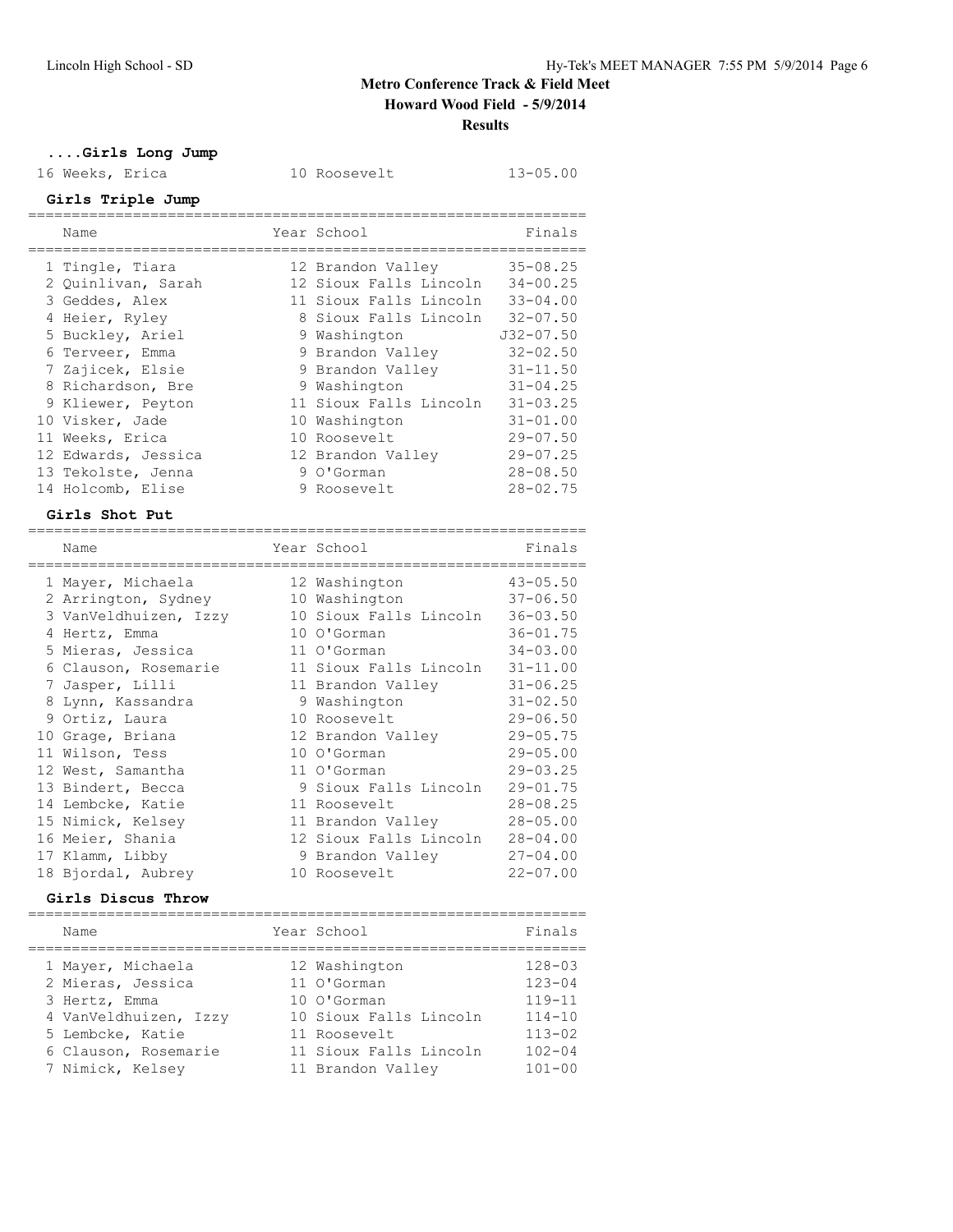# **....Girls Discus Throw**

| 8 Wilson, Tess        | 10 O'Gorman            | $100 - 09$ |
|-----------------------|------------------------|------------|
| 9 Meier, Shania       | 12 Sioux Falls Lincoln | $98 - 07$  |
| 10 Ortiz, Laura       | 10 Roosevelt           | $93 - 02$  |
| 11 Bjordal, Aubrey    | 10 Roosevelt           | $77 - 01$  |
| 12 Haase, Carson      | 9 Brandon Valley       | $76 - 11$  |
| 13 Lynn, Kassandra    | 9 Washington           | $76 - 02$  |
| 13 Trout, Sydney      | 9 Brandon Valley       | $76 - 02$  |
| 15 Beckmann, Michaela | 11 Brandon Valley      | $75 - 08$  |
| 16 Wesley, Gemini     | 11 Roosevelt           | $73 - 07$  |
| 17 Arrington, Sydney  | 10 Washington          | $71 - 02$  |
| 18 West, Samantha     | 11 O'Gorman            | $65 - 01$  |

## **Boys 100 Meter Dash**

| Name                 | Year School            | Finals | H#           |
|----------------------|------------------------|--------|--------------|
|                      |                        |        |              |
| 1 Mulbah, David      | 12 Roosevelt           | 10.7   | 2            |
| 2 Belhaj, Adam       | 12 Sioux Falls Lincoln | 10.8   | 2            |
| 3 Christion, Taryn   | 11 Roosevelt           | 10.9   | 2            |
| 4 Immeker, Ryan      | 12 Brandon Valley      | 10.9   | 2            |
| 5 McKinney, Ethan    | 9 Washington           | 11.0   | 2            |
| 6 Score, Quincy      | 12 Sioux Falls Lincoln | 11.2   | 2            |
| 7 Jones, Michael     | 10 Roosevelt           | 11.3   | 2            |
| 8 Benton, Rasheed    | 11 Washington          | 11.4   | $\mathbf{1}$ |
| 9 Miedema, Kane      | 10 Washington          | 11.4   | 1            |
| 10 VanMeter, Brandon | 11 Washington          | 11.5   | -1           |
| 11 Large, Braxton    | 11 Sioux Falls Lincoln | 11.5   | 1            |
| 12 Smith, Jimmy      | 10 Sioux Falls Lincoln | 11.6   | 2            |
| 13 Vorjolo, Alex     | 9 Roosevelt            | 11.8   | $\mathbf{1}$ |

#### **Boys 200 Meter Dash**

| Name               | Year School            | Finals | H#             |
|--------------------|------------------------|--------|----------------|
| 1 Mulbah, David    | 12 Roosevelt           | 21.6   | 3              |
| 2 Belhaj, Adam     | 12 Sioux Falls Lincoln | 21.7   | 3              |
| 3 Holmes, Cam      | 12 Brandon Valley      | 22.1   | 3              |
| 4 Christion, Taryn | 11 Roosevelt           | 22.6   | 3              |
| 5 Needham, Zach    | 11 Washington          | 23.1   | 3              |
| 6 McKinney, Ethan  | 9 Washington           | 23.3   | 3              |
| 7 Arntz, Dylan     | 11 Sioux Falls Lincoln | 23.4   | 3              |
| 8 Score, Quincy    | 12 Sioux Falls Lincoln | 23.7   | $\overline{2}$ |
| 9 Miedema, Kane    | 10 Washington          | 23.9   | 2              |
| 10 Bren, Jack      | 9 Washington           | 23.9   | $\overline{2}$ |
| 11 Doherty, Josh   | 11 O'Gorman            | 24.2   | $\overline{2}$ |
| 12 Reuter, Andrew  | 9 O'Gorman             | 24.5   | 2              |
| 13 Large, Braxton  | 11 Sioux Falls Lincoln | 24.6   | 2              |
| 14 Moe, Matthew    | 11 O'Gorman            | 24.9   | $\mathbf{1}$   |
| 15 House, James    | 9 Brandon Valley       | 25.0   | $\mathbf{1}$   |
| 16 Fleck, Jacob    | 11 O'Gorman            | 25.0   | $\overline{2}$ |
| 17 Vorjolo, Alex   | 9 Roosevelt            | 25.3   | $\mathbf{1}$   |
| 18 Galbavy, Isiah  | 9 Brandon Valley       | 26.6   | $\mathbf 1$    |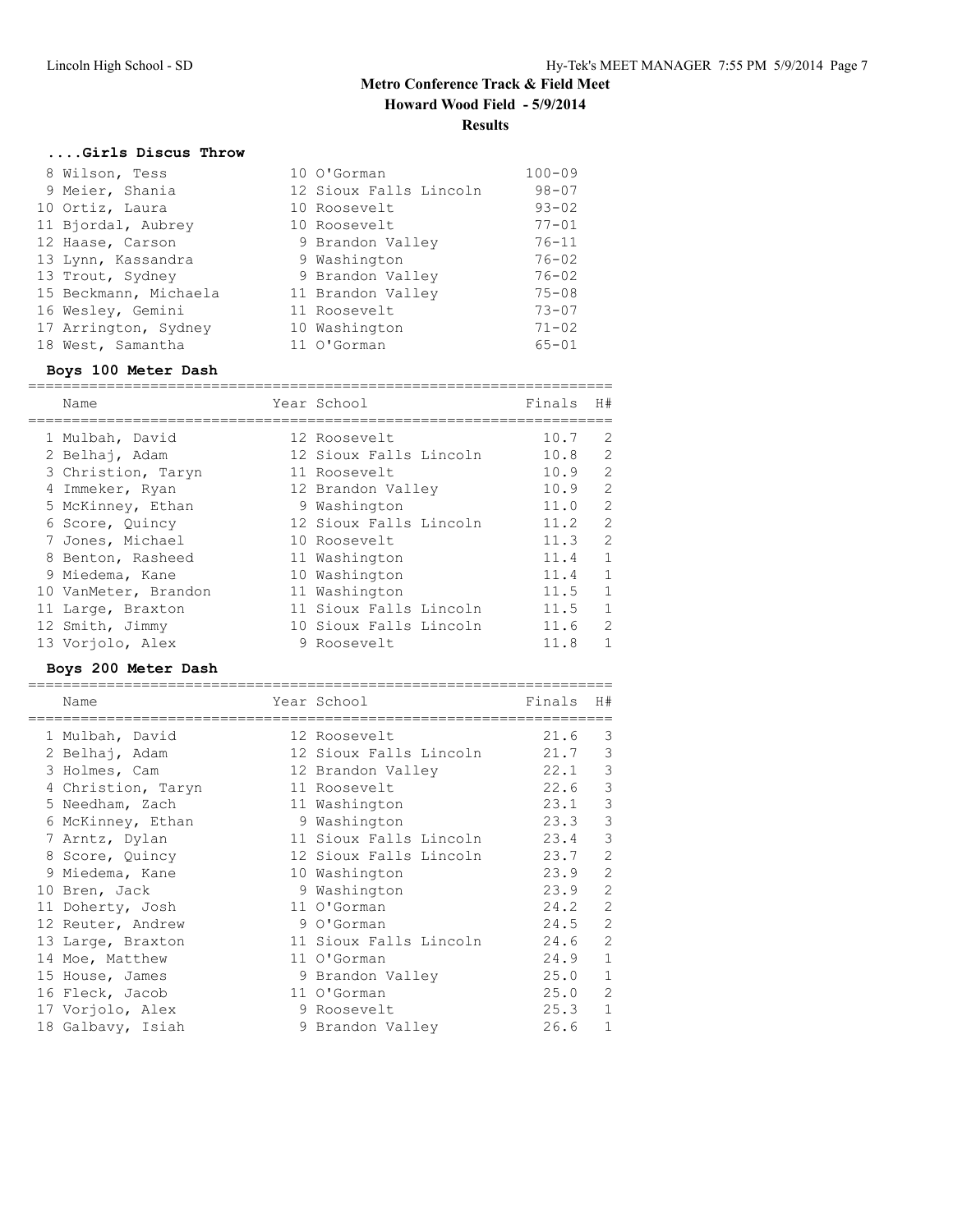## **Boys 400 Meter Dash**

| Name                 | Year School            | Finals   | H#           |
|----------------------|------------------------|----------|--------------|
| 1 Belhaj, Adam       | 12 Sioux Falls Lincoln | 49.2     | 3            |
| 2 Holmes, Cam        | 12 Brandon Valley      | 49.3     | 3            |
| 3 Sudbeck, Ned       | 11 Sioux Falls Lincoln | 50.7     | 3            |
| 4 Green, Jacob       | 12 Washington          | 51.7     | 3            |
| 5 Weber, Ethan       | 10 Sioux Falls Lincoln | 54.3     | 3            |
| 6 Kennedy, Andrew    | 11 Washington          | 54.4     | 2            |
| 7 Hanlon, Kory       | 12 Roosevelt           | 54.6     | 2            |
| 8 Goetz, Rob         | 12 Washington          | 55.1     | 2            |
| 9 Moe, Matthew       | 11 O'Gorman            | $56.0$ 2 |              |
| 10 Hurly, Keith      | 11 Sioux Falls Lincoln | 56.0     | 3            |
| 11 Reindl, Keaton    | 9 Brandon Valley       | 56.1     | $\mathbf{1}$ |
| 12 Doherty, Josh     | 11 O'Gorman            | 56.3     | 3            |
| 13 Haug, Alex        | 9 Brandon Valley       | 56.3     | $\mathbf{1}$ |
| 14 Sturdevant, Max   | 11 Washington          | $56.6$ 2 |              |
| 15 Bauer, Boston     | 10 O'Gorman            | 58.2     | 2            |
| 16 Staudenmier, Nick | 10 O'Gorman            | 58.7     | $\mathbf{1}$ |
| 17 Galbavy, Isiah    | 9 Brandon Valley       | 1:00.5   | $\mathbf{1}$ |

#### **Boys 800 Meter Run**

| Name                      | Year School            | Finals |
|---------------------------|------------------------|--------|
| 1 Goehring, Josh          | 10 Roosevelt           | 1:58.4 |
| 2 Sudbeck, Ned            | 11 Sioux Falls Lincoln | 1:58.8 |
| 3 Selken, Mitchell        | 11 Brandon Valley      | 1:59.3 |
| 4 Hegland, Jacob          | 10 Brandon Valley      | 1:59.6 |
| 5 Slaba, Tyler            | 11 Roosevelt           | 2:00.5 |
| 6 Lindner, Tiegen         | 10 O'Gorman            | 2:02.2 |
| 7 Bump, Free              | 12 Sioux Falls Lincoln | 2:03.3 |
| 8 Oluak, Alipo            | 11 Washington          | 2:03.7 |
| 9 Knoblock, Preston       | 9 O'Gorman             | 2:04.0 |
| 10 Moore, Andrew          | 10 Sioux Falls Lincoln | 2:05.4 |
| 11 Jaimes, Salvador       | 12 Roosevelt           | 2:05.6 |
| 12 Presler, Adam          | 12 Brandon Valley      | 2:05.8 |
| 13 Kray, Alec             | 10 Washington          | 2:07.2 |
| 14 Westendorf, Ryan       | 10 O'Gorman            | 2:08.0 |
| 15 Stellingwerf, Deitrich | 9 Washington           | 2:08.4 |
| 16 Rovang, Nick           | 10 Washington          | 2:09.2 |
| 17 Nachtigall, Aaron      | 11 O'Gorman            | 2:10.7 |
| 18 Armstrong, Daniel      | 10 Roosevelt           | 2:11.1 |
| 19 Waldera, Dodge         | 9 Brandon Valley       | 2:18.1 |
|                           |                        |        |

## **Boys 1600 Meter Run**

| Name                               | Year School                           | Finals           |
|------------------------------------|---------------------------------------|------------------|
| 1 Lauer, Will<br>2 Lindner, Tiegen | 11 Sioux Falls Lincoln<br>10 O'Gorman | 4:30.0<br>4:31.6 |
| 3 Hanna, Jakob                     | 9 Brandon Valley                      | 4:32.3           |
| 4 Bump, Free                       | 12 Sioux Falls Lincoln                | 4:32.9           |
| 5 Armstrong, Daniel                | 10 Roosevelt                          | 4:33.9           |
| 6 Rasmussen, Anders                | 11 Sioux Falls Lincoln                | 4:37.3           |
| 7 Iverson, Seth                    | 9 Roosevelt                           | 4:38.9           |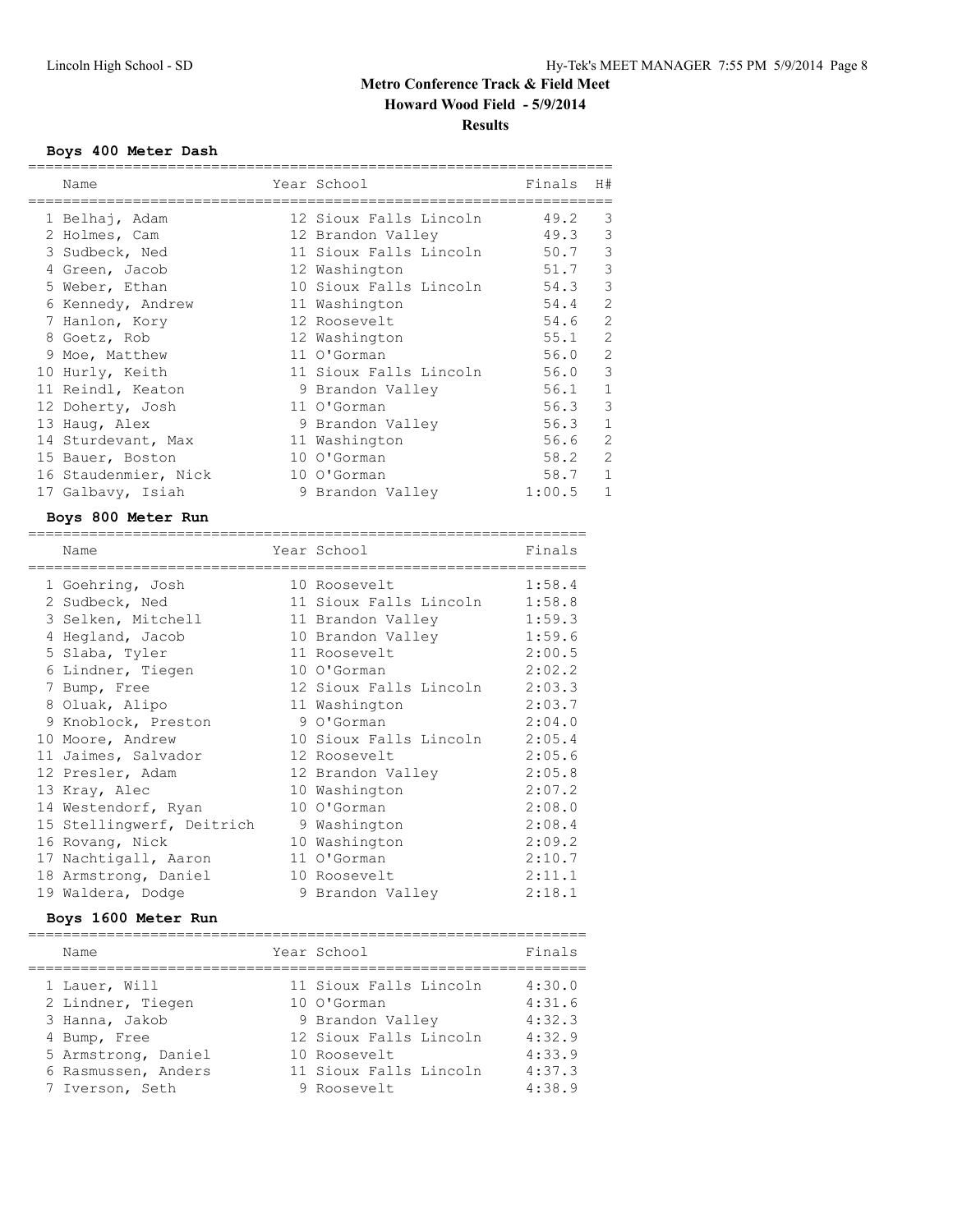# **....Boys 1600 Meter Run**

| 8 Oluak, Alipo      | 11 Washington          | 4:45.6 |
|---------------------|------------------------|--------|
| 9 Loudon, Dale      | 10 Sioux Falls Lincoln | 4:48.5 |
| 10 Freese, Hank     | 9 O'Gorman             | 4:58.8 |
| 11 Brown, Cole      | 10 Roosevelt           | 5:01.3 |
| 12 Severson, Austin | 12 Washington          | 5:08.3 |
| 13 Stafford, Nathan | 12 Roosevelt           | 5:10.0 |
| 14 Sproles, Kinard  | 12 O'Gorman            | 5:23.9 |
| 15 Heitzman, Sam    | 9 Washington           | 5:26.0 |
| 16 Klimek, Cade     | 9 Brandon Valley       | 6:21.1 |
|                     |                        |        |

#### **Boys 3200 Meter Run**

| Name<br>=========================   | Year School            | Finals  |
|-------------------------------------|------------------------|---------|
| 1 Lauer, Will                       | 11 Sioux Falls Lincoln | 9:30.0  |
| 2 Schroeder, Nathan                 | 11 Sioux Falls Lincoln | 9:49.9  |
| 3 Urtusuastegui, Jesus 11 Roosevelt |                        | 9:54.4  |
| 4 Peters, Gabe                      | 9 Sioux Falls Lincoln  | 10:02.6 |
| 5 Iverson, Isaac                    | 12 Roosevelt           | 10:03.3 |
| 6 Wilde, Max                        | 8 Brandon Valley       | 10:05.4 |
| 7 Nelson, Lukas                     | 11 Roosevelt           | 10:12.4 |
| 8 Selzler, Dreux                    | 11 Sioux Falls Lincoln | 10:12.6 |
| 9 Balmaceda, Rodrigo                | 11 O'Gorman            | 10:23.0 |
| 10 Swenson, Logan                   | 11 Washington          | 10:35.0 |
| 11 Schmidt, Joseph                  | 11 O'Gorman            | 10:36.5 |
| 12 Dutson, Cody                     | 11 Brandon Valley      | 10:41.1 |
| 13 Hein, Thane                      | 9 Roosevelt            | 10:52.4 |
| 14 Severson, Austin                 | 12 Washington          | 11:03.9 |
| 15 Edwards, Cole                    | 10 O'Gorman            | 11:04.5 |
| 16 Knoblieh, Cole                   | 10 Washington          | 11:09.1 |
| 17 Rodriquez, Hugo                  | 11 Washington          | 11:33.1 |
| 18 Larson, Jacob                    | 11 Brandon Valley      | 12:30.8 |
| 19 Meyers, Seth                     | 10 Brandon Valley      | 13:19.1 |

## **Boys 110 Meter Hurdles**

| Name                 | Year School            | Finals | H#            |
|----------------------|------------------------|--------|---------------|
| 1 Akok, Mayuen       | 11 Roosevelt           | 15.4   | 3             |
| 2 Freese, Zac        | 12 Washington          | 15.7   | 3             |
| 3 Wagner, Matt       | 12 Sioux Falls Lincoln | 16.4   | 3             |
| 4 Sommervold, Gunnar | 10 O'Gorman            | 16.5   | $\mathcal{S}$ |
| 5 Breck, AJ          | 12 Washington          | 16.6   | $\mathcal{S}$ |
| 6 Grage, Spencer     | 9 Brandon Valley       | 16.9   | $\sqrt{2}$    |
| 7 Roach, Dalton      | 10 Sioux Falls Lincoln | 17.3   | 3             |
| 8 Hooker, Max        | 12 Sioux Falls Lincoln | 17.7   | 2             |
| 9 Warmbein, Dominick | 9 Washington           | 18.7   | 2             |
| 10 Hadzimujic, Harun | 12 Roosevelt           | 18.8   | $\mathbf{1}$  |
| 11 Haqqar, Robert    | 11 Brandon Valley      | 18.9   | $\mathbf{1}$  |
| 12 Borstad, Gavin    | 10 Roosevelt           | 19.0   | $\mathbf{1}$  |
| 13 House, James      | 9 Brandon Valley       | 19.1   | 2             |
| 14 Yost, Flyn        | 9 Roosevelt            | 19.4   | $\mathbf{1}$  |
| 15 Shota, Oshimo     | 11 Sioux Falls Lincoln | 20.4   | 2             |
| 16 Blok, Isaiah      | 10 Brandon Valley      | 20.7   | 1             |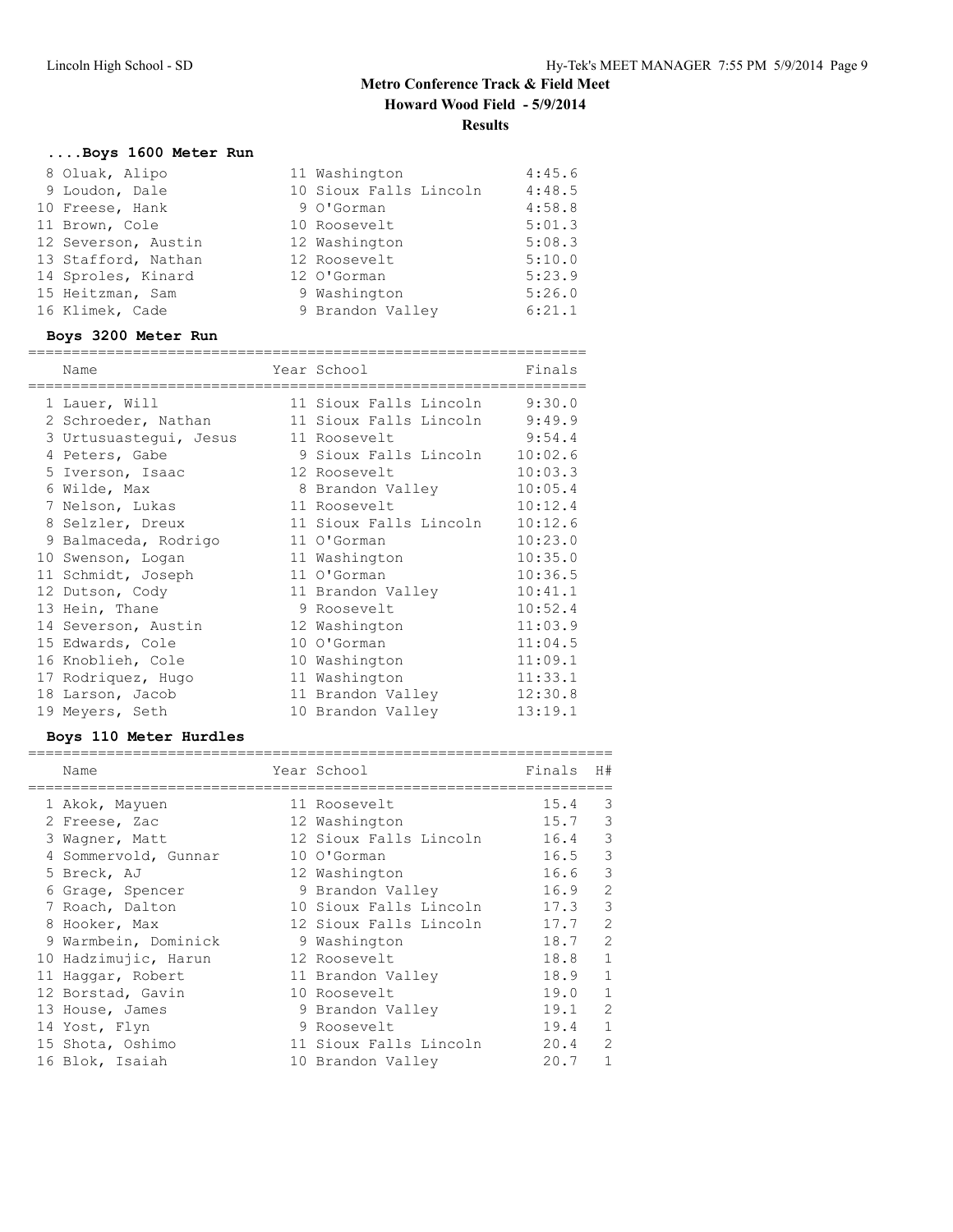## **Boys 300 Meter Hurdles**

| Name                                                |                           | Year School             | Finals | H#             |
|-----------------------------------------------------|---------------------------|-------------------------|--------|----------------|
| 1 Marlette, Dan                                     |                           | 12 Washington           | 39.9   | 3              |
| 2 Breck, AJ                                         |                           | 12 Washington           | 41.0   | 3              |
| 3 Waddell, Tanner                                   |                           | 11 Washington           | 41.1   | 3              |
| 4 Akok, Mayuen                                      |                           | 11 Roosevelt            | 41.5   | 3              |
| 5 Freese, Zac                                       |                           | 12 Washington           | 41.7   | 3              |
| 6 Wagner, Matt                                      |                           | 12 Sioux Falls Lincoln  | 42.7   | 3              |
| 7 Fritsch, Luke                                     |                           | 10 O'Gorman             | 43.2   | 3              |
| 8 Jaimes, Salvador                                  |                           | 12 Roosevelt            | 43.9   | 3              |
| 9 Sommervold, Gunnar                                |                           | 10 O'Gorman             | 44.4   | $\overline{c}$ |
| 10 Roach, Dalton                                    |                           | 10 Sioux Falls Lincoln  | 45.0   | $\overline{c}$ |
| 11 Iossi, Logan                                     |                           | 11 O'Gorman             | 45.2   | $\mathbf 1$    |
| 12 Shota, Oshimo                                    |                           | 11 Sioux Falls Lincoln  | 45.2   | 2              |
| 13 Naasz, Trevor                                    |                           | 12 Sioux Falls Lincoln  | 45.7   | $\overline{2}$ |
| 14 Borstad, Gavin                                   |                           | 10 Roosevelt            | 46.7   | $\mathbf{1}$   |
| 15 Blok, Isaiah                                     |                           | 10 Brandon Valley       | 46.9   | 1              |
| 16 Pio, Jimmy                                       |                           | 10 O'Gorman             | 47.5   | $\overline{2}$ |
| 17 Wojciechowski, Reilly                            |                           | 9 Brandon Valley        | 47.6   | $\mathbf 1$    |
| 18 Haggar, Robert                                   |                           | 11 Brandon Valley       | 47.9   | 1              |
| 19 House, James                                     |                           | 9 Brandon Valley        | 49.2   | $\overline{2}$ |
| Boys 4x100 Meter Relay                              |                           |                         |        |                |
|                                                     |                           |                         |        |                |
| School<br>==================                        |                           |                         | Finals |                |
| 1 Sioux Falls Roosevelt                             | $\mathsf{A}$              |                         | 43.7   |                |
| 1) Jones, Michael 10                                |                           | 2) Mulbah, David 12     |        |                |
| 3) Atwood, Austin 12                                |                           | 4) Christion, Taryn 11  |        |                |
| 2 Sioux Falls Washington                            | 'A'                       |                         | 44.6   |                |
| 3 Sioux Falls Lincoln<br>$\mathsf{A}$               |                           |                         | 44.6   |                |
| 4 Brandon Valley 'A'                                |                           |                         | 45.4   |                |
| 5 Sioux Falls O'Gorman 'A'                          |                           |                         | 45.9   |                |
| Boys 4x200 Meter Relay                              |                           |                         |        |                |
|                                                     |                           |                         |        |                |
| School                                              |                           |                         | Finals |                |
| 1 Brandon Valley 'A'                                |                           |                         | 1:30.8 |                |
| 1) Grode, Chase 9                                   |                           | 2) Reinschmidt, Drew 11 |        |                |
| 3) Immeker, Ryan 12                                 |                           | 4) Holmes, Cam 12       |        |                |
| 2 Sioux Falls Washington                            | ' A '                     |                         | 1:31.0 |                |
| 3 Sioux Falls Lincoln<br>$^{\prime}$ A $^{\prime}$  |                           |                         | 1:33.0 |                |
| 4 Sioux Falls O'Gorman<br>$^{\prime}$ A $^{\prime}$ |                           |                         | 1:35.2 |                |
| 5 Sioux Falls Roosevelt                             | 'A'                       |                         | 1:38.1 |                |
| Boys 4x400 Meter Relay                              |                           |                         |        |                |
| School                                              |                           | ==================      | Finals |                |
| --------------------                                |                           |                         |        |                |
| 1 Sioux Falls Lincoln<br>' A'                       |                           |                         | 3:26.1 |                |
| 1) Sudbeck, Ned 11                                  |                           | 2) Khan, Zarek 11       |        |                |
| 3) Bindert, Isaac 10                                |                           | 4) Belhaj, Adam 12      |        |                |
| 2 Sioux Falls Roosevelt                             | $^{\prime}$ A $^{\prime}$ |                         | 3:28.5 |                |
| 3 Brandon Valley 'A'                                |                           |                         | 3:28.6 |                |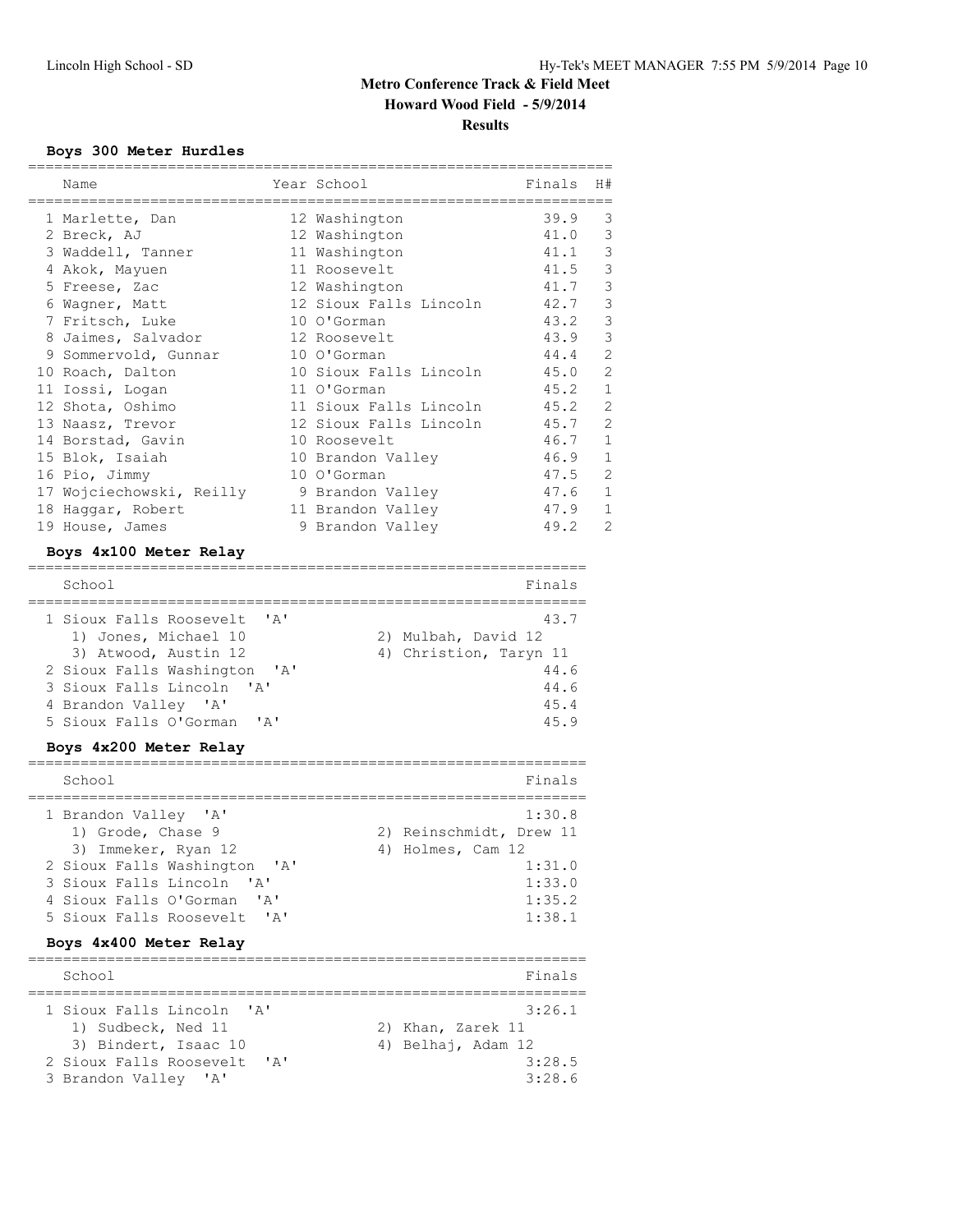# **Metro Conference Track & Field Meet**

**Howard Wood Field - 5/9/2014**

================================================================

**Results**

# **....Boys 4x400 Meter Relay**

|                            | 4 Sioux Falls Washington 'A' | 3:30.6 |
|----------------------------|------------------------------|--------|
| 5 Sioux Falls O'Gorman 'A' |                              | 3:31.5 |
|                            |                              |        |

## **Boys 4x800 Meter Relay**

| School                                                    |                  |  | Finals |
|-----------------------------------------------------------|------------------|--|--------|
| 1 Sioux Falls Washington 'A'                              |                  |  | 8:16.5 |
| 1) Green, Jacob 12                                        | 2) Derr, Alex 10 |  |        |
| 3) Oluak, Alipo 11                                        | 4) Kray, Alec 10 |  |        |
| 2 Sioux Falls Lincoln 'A'                                 |                  |  | 8:18.6 |
| 3 Sioux Falls Roosevelt<br>$\mathsf{I} \wedge \mathsf{I}$ |                  |  | 8:23.8 |
| 4 Sioux Falls O'Gorman 'A'                                |                  |  | 8:24.4 |

## **Boys 1600 Sprint Medley**

| School                                                                        |              |                                         | Finals |
|-------------------------------------------------------------------------------|--------------|-----------------------------------------|--------|
| 1 Sioux Falls Washington 'A'<br>1) Benton, Rasheed 11<br>3) Feterl, Isaiah 10 |              | 2) Needham, Zach 11<br>4) Derr, Alex 10 | 3:42.6 |
| 2 Sioux Falls Lincoln 'A'                                                     |              |                                         | 3:44.0 |
| 3 Sioux Falls O'Gorman                                                        | $\mathsf{A}$ |                                         | 3:44.7 |
| 4 Sioux Falls Roosevelt. 'A'                                                  |              |                                         | 3:49.5 |
| 5 Brandon Valley 'A'                                                          |              |                                         | 3:57.4 |

#### **Boys High Jump**

|  | Name               | Year School            | Finals       |
|--|--------------------|------------------------|--------------|
|  | 1 Schulte, Tanner  | 12 O'Gorman            | $6 - 01.00$  |
|  | 2 Kahn, Darious    | 11 Washington          | $5 - 11.00$  |
|  | 3 Meyers, Nickel   | 11 Sioux Falls Lincoln | $J5 - 11.00$ |
|  | 4 Nealy, Dominic   | 12 Brandon Valley      | $J5 - 11.00$ |
|  | 5 Albousafi, Jamal | 10 Roosevelt           | $5 - 07.00$  |
|  | 6 Grage, Spencer   | 9 Brandon Valley       | $J5 - 07.00$ |
|  | 7 Fleck, Jacob     | 11 O'Gorman            | $J5 - 07.00$ |
|  | 8 Buller, Braden   | 10 Brandon Valley      | $5 - 05.00$  |
|  |                    |                        |              |

#### **Boys Pole Vault**

| Name                                   | Year School                                 | Finals                       |
|----------------------------------------|---------------------------------------------|------------------------------|
| 1 Branick, Brendan                     | 12 O'Gorman                                 | $14 - 00.00$                 |
| 2 Christensen, Cole<br>3 Nelson, Mason | 10 Brandon Valley<br>10 Sioux Falls Lincoln | $12 - 03.00$<br>$11 - 03.00$ |
| 4 Schneider, Zach                      | 12 Roosevelt                                | $J11 - 03.00$                |
| 5 Staudenmier, Nick                    | $10 \Omega$ Gorman                          | $10 - 09.00$                 |
| 5 Whitlock, Nate                       | 12 Sioux Falls Lincoln                      | $10 - 09.00$                 |
| 7 Klatt, Carter                        | 9 Brandon Valley                            | $9 - 09.00$                  |
| 8 Zea, Jacob                           | 11 Sioux Falls Lincoln                      | $9 - 0.3$ , 00               |
| 9 Corbin, Seth                         | 11 Roosevelt                                | $8 - 0.3$ , 00               |
| 9 Zamora, Diego                        | 11 Roosevelt                                | $8 - 0.3$ , 00               |
| 11 Spader, Micah                       | 9 O'Gorman                                  | $7 - 06.00$                  |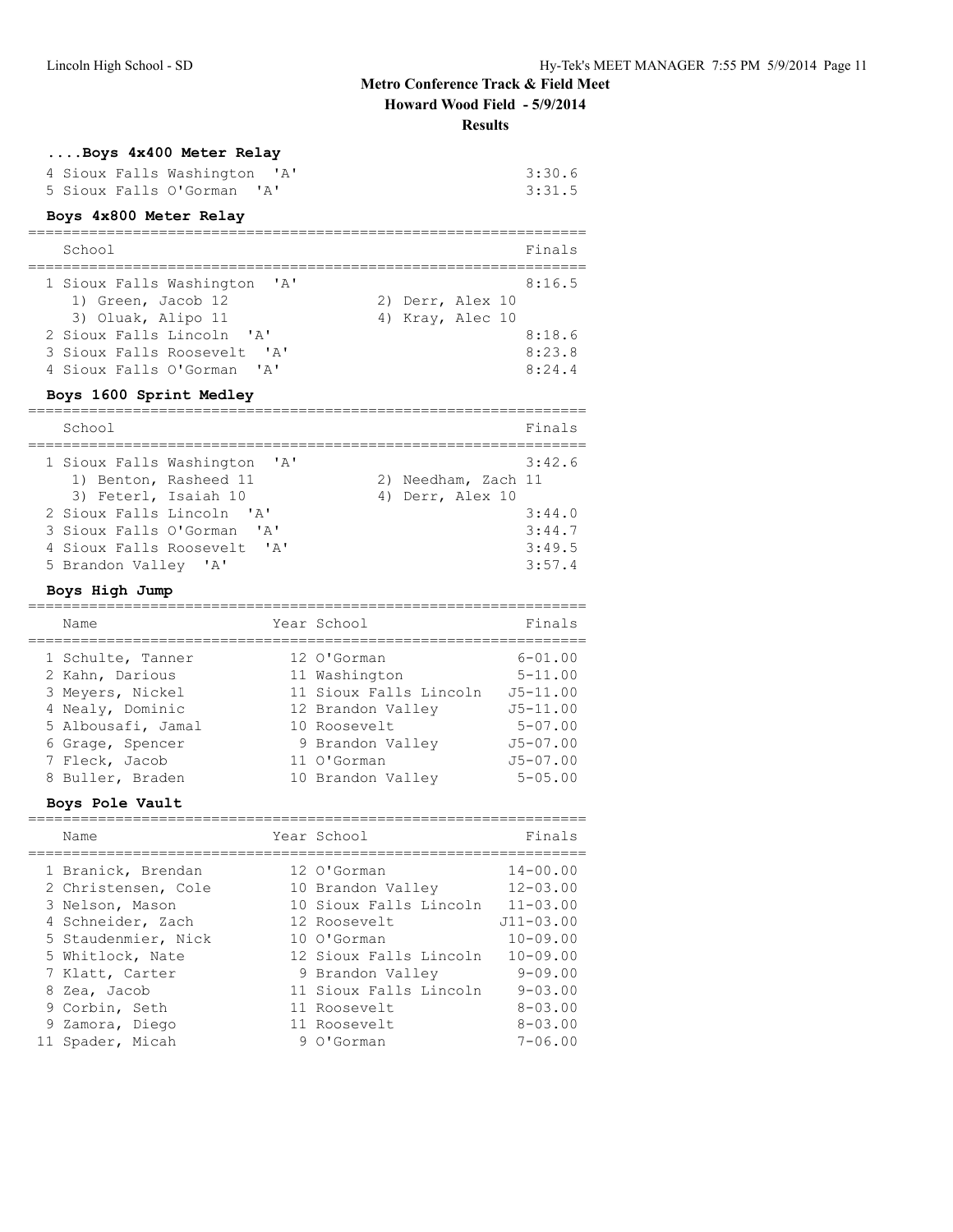## **Boys Long Jump**

| Name                                    | Year School                                    | Finals       |
|-----------------------------------------|------------------------------------------------|--------------|
| 1 Christion, Taryn                      | 11 Roosevelt                                   | $20 - 06.00$ |
| 2 Atwood, Austin                        | 12 Roosevelt                                   | $20 - 03.50$ |
| 3 Fritsch, Luke                         | 10 O'Gorman                                    | $20 - 02.25$ |
| 4 Nealy, Dominic                        | 12 Brandon Valley                              | $19 - 08.25$ |
| 5 Reinschmidt, Drew                     | 11 Brandon Valley                              | $19 - 04.75$ |
| 6 Smith, Ty                             | 10 Washington                                  | $19 - 00.00$ |
| 7 Horst, Micheal                        | 12 Brandon Valley                              | $18 - 11.75$ |
| 7 Zino, Romeo                           | 11 Sioux Falls Lincoln                         | $18 - 11.75$ |
| 9 Schulte, Tanner                       | 12 O'Gorman                                    | $18 - 11.00$ |
| 10 Kolb, David                          | 11 Roosevelt                                   | $18 - 10.00$ |
| 11 Freese, Zac                          | 12 Washington                                  | $18 - 08.00$ |
| 12 Toenah, Max                          | 9 Roosevelt                                    | $18 - 04.50$ |
| 13 Hart, Keone                          | 11 Sioux Falls Lincoln                         | $18 - 03.75$ |
| 14 Bauer, Boston                        | 10 O'Gorman                                    | $17 - 06.75$ |
| 15 Grode, Chase                         | 9 Brandon Valley                               | $17 - 03.75$ |
| Boys Triple Jump                        |                                                |              |
| ===============================<br>Name | _______________________________<br>Year School | Finals       |
| 1 Marlette, Dan                         | 12 Washington                                  | $42 - 11.50$ |
| 2 Fritsch, Luke                         | 10 O'Gorman                                    | 41-07.00     |
| 3 Zino, Romeo                           | 11 Sioux Falls Lincoln 40-10.50                |              |
| 4 Horst, Micheal                        | 12 Brandon Valley                              | $40 - 04.00$ |
| 5 Nealy, Dominic                        | 12 Brandon Valley                              | $40 - 03.50$ |
| 6 Smith, Ty                             | 10 Washington                                  | $39 - 03.75$ |
| 7 Meyers, Nickel                        | 11 Sioux Falls Lincoln                         | $39 - 03.50$ |
| 8 Kolb, David                           | 11 Roosevelt                                   | $38 - 01.50$ |
| Q Kooima Colton                         | $12.6000001$ +                                 | 37-11 25     |

|  | 4 Horst, Micheal   | 12 Brandon Valley          | $40 - 04.00$ |
|--|--------------------|----------------------------|--------------|
|  | 5 Nealy, Dominic   | 12 Brandon Valley 40-03.50 |              |
|  | 6 Smith, Ty        | 10 Washington              | $39 - 03.75$ |
|  | 7 Meyers, Nickel   | 11 Sioux Falls Lincoln     | $39 - 03.50$ |
|  | 8 Kolb, David      | 11 Roosevelt               | $38 - 01.50$ |
|  | 9 Kooima, Colton   | 12 Roosevelt               | $37 - 11.25$ |
|  | 10 Hart, Keone     | 11 Sioux Falls Lincoln     | $37 - 09.00$ |
|  | 11 Grage, Spencer  | 9 Brandon Valley           | $37 - 07.00$ |
|  | 12 Bolden, Iveston | 12 Washington              | $37 - 05.75$ |
|  | 13 Weber, Ethan    | 10 Sioux Falls Lincoln     | $37 - 05.25$ |
|  | 14 Fleck, Jacob    | 11 O'Gorman                | $37 - 05.00$ |
|  | 15 Heins, Austin   | 12 Washington              | $36 - 07.00$ |
|  | 16 Bauer, Boston   | 10 O'Gorman                | $36 - 03.50$ |
|  | 17 Buller, Braden  | 10 Brandon Valley          | $36 - 01.75$ |

#### **Boys Shot Put**

| Name                | Year School            | Finals       |
|---------------------|------------------------|--------------|
| 1 Lembcke, Jack     | 12 Roosevelt           | $61 - 05.00$ |
| 2 Schmidt, Grant    | 11 Roosevelt           | $49 - 02.50$ |
| 3 Hora, Kirby       | 12 Roosevelt           | $47 - 05.25$ |
| 4 Tebben, Hunter    | 11 Roosevelt           | $45 - 03.50$ |
| 5 Byrd, Nate        | 11 O'Gorman            | $44 - 05.00$ |
| 6 Rose, William     | 12 Sioux Falls Lincoln | $43 - 07.00$ |
| 7 Peters, Derek     | 11 Sioux Falls Lincoln | $42 - 01.50$ |
| 8 Druse, Austin     | 11 Sioux Falls Lincoln | $41 - 11.25$ |
| 9 Kirsch, Tony      | 12 O'Gorman            | $41 - 08.25$ |
| 10 Haushild, Austin | 10 Sioux Falls Lincoln | $41 - 05.50$ |
| 11 Wehrkamp, Joey   | 10 Washington          | $40 - 01.75$ |